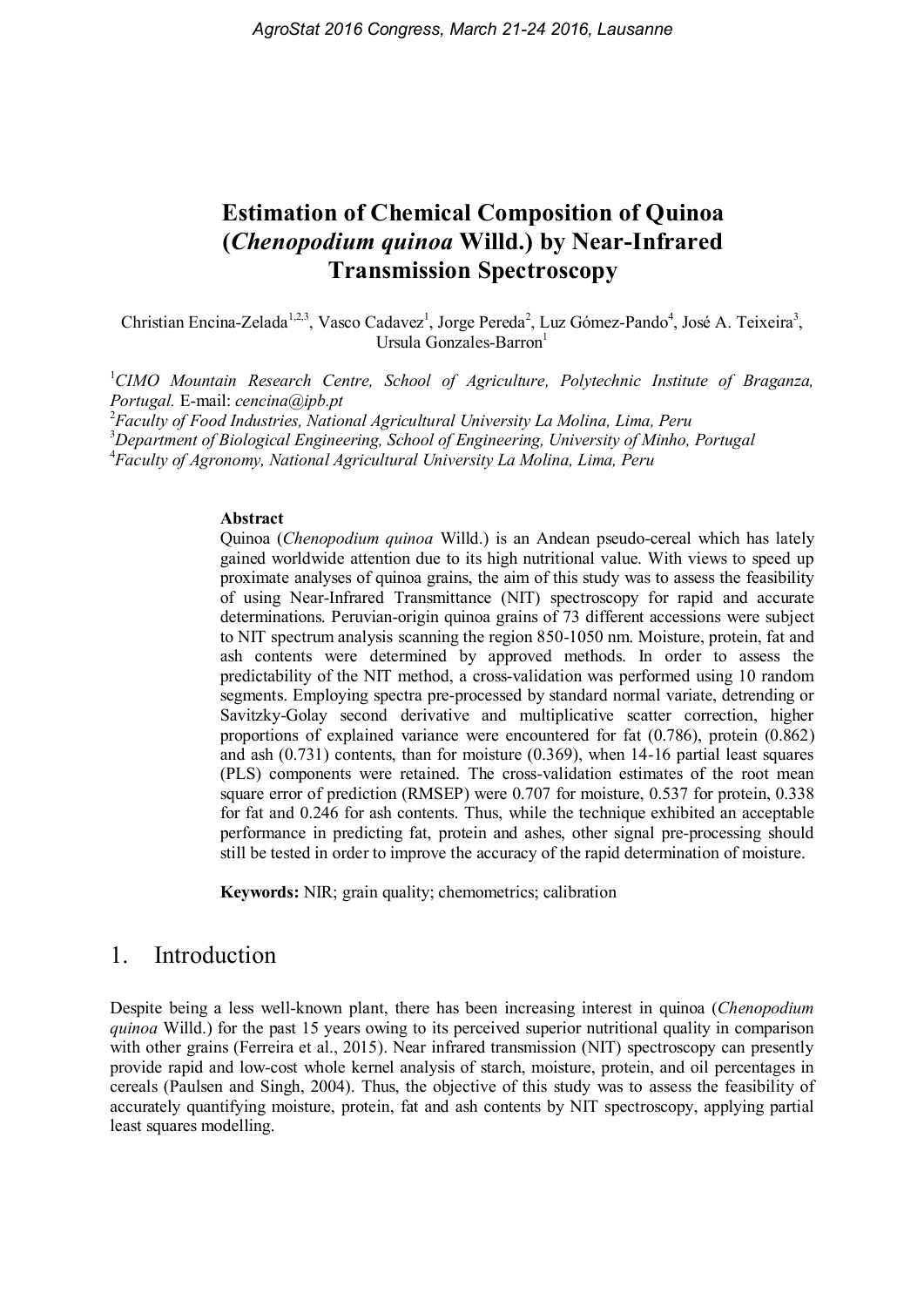# 2. Methodology

### 2.1 Proximal and NIT analyses

Quinoa crops (Chenopodium quinoa Willd.) harvested in Peru (from the National Agricultural University La Molina and Regional Development Centre – Highland), in different seasons between 2010 and 2012, were utilised. Quinoa grains samples amounted to 73 accessions which were of orange, beige and yellow colour. Moisture, protein, crude fat and ash contents were determined using the reference methods 925.10, 920.87 (conversion factor of 6.25), 923.05 (FOSS Soxhtec) and 923.03, respectively, described in AOAC (2000). Determinations, done in triplicate, were averaged and converted to dry basis.

Near-infrared transmission (NIT) spectra were acquired by placing the grains directly in an Infratec 1241 grain analyzer (Module Foss Tecator), using 60-mm quartz cuvettes, and scanning the region 850-1050 nm. The spectra were recorded at scanning step intervals of 2 nm to give 100 data points per sample. A total of 10 frequency scans were performed per sample, and carefully assessed for consistency. Frequency scans were averaged, and all raw spectral data were then mean-centered and linked to the chemical analyses data. To minimise the effect of changes in the baseline, the raw spectra were firstly pre-processed using the following filters separately: multiplicative scatter correction (MSC), first and second derivatives using the Savitzky-Golay method (SG1, SG2), standard normal variate (SNV) and detrending (DT). In addition, combinations of filters with MSC were also tested: SG1+MSC, SG2+MSC, SNV+MSC and DT+MSC.

#### 2.2 Statistical analysis

The extraction of information from quinoa grain's pre-processed spectra to estimate moisture, protein, fat and ash contents was performed by Partial Least Squares (PLS) analysis. Separate PLS analyses were carried out using moisture, protein, fat and ash contents as dependent variables, and statistical inferences were computed using the jack-knife cross-validation method. For a specified number of PLS components, the cross-validation was set to randomly remove 10 samples at once (prediction set), and estimate the root mean square error of prediction (RMSEP) and the coefficient of determination  $(R<sup>2</sup>)$  for the plot between the values predicted from the NIT model and the chemical analyses observations. For each of the nine pre-processing filters, RMSEP and  $R<sup>2</sup>$  statistics were obtained for a number of PLS components ranging from 10 to 20. Thus, the optimal numbers of Partial Least Squares (PLS) factors were deduced for every pre-processing filter. The entire NIT spectra analysis was conducted using the "pls" and the "prospectr" packages in R version 3.2.2 (R Development Core Team).

## 3. Results

Tables 1 and 2 compile the PLS prediction results of quinoa fat and protein, respectively (results for moisture and ash contents are not shown). For fat,  $R^2$  ranges from 0.588 to 0.815, while RMSEP ranges from 0.423 to 0.607%. For protein,  $R^2$  ranges from 0.681 to 0.897, while RMSEP ranges from 0.523 to 0.627%. In all cases, it was observed that as more PLS components were retained, higher  $R^2$ were achieved. However, as the prediction ability of the model cannot be based solely on  $\mathbb{R}^2$  values, the RMSEP values were primarily evaluated. RMSEP was found to exhibit a different behaviour (not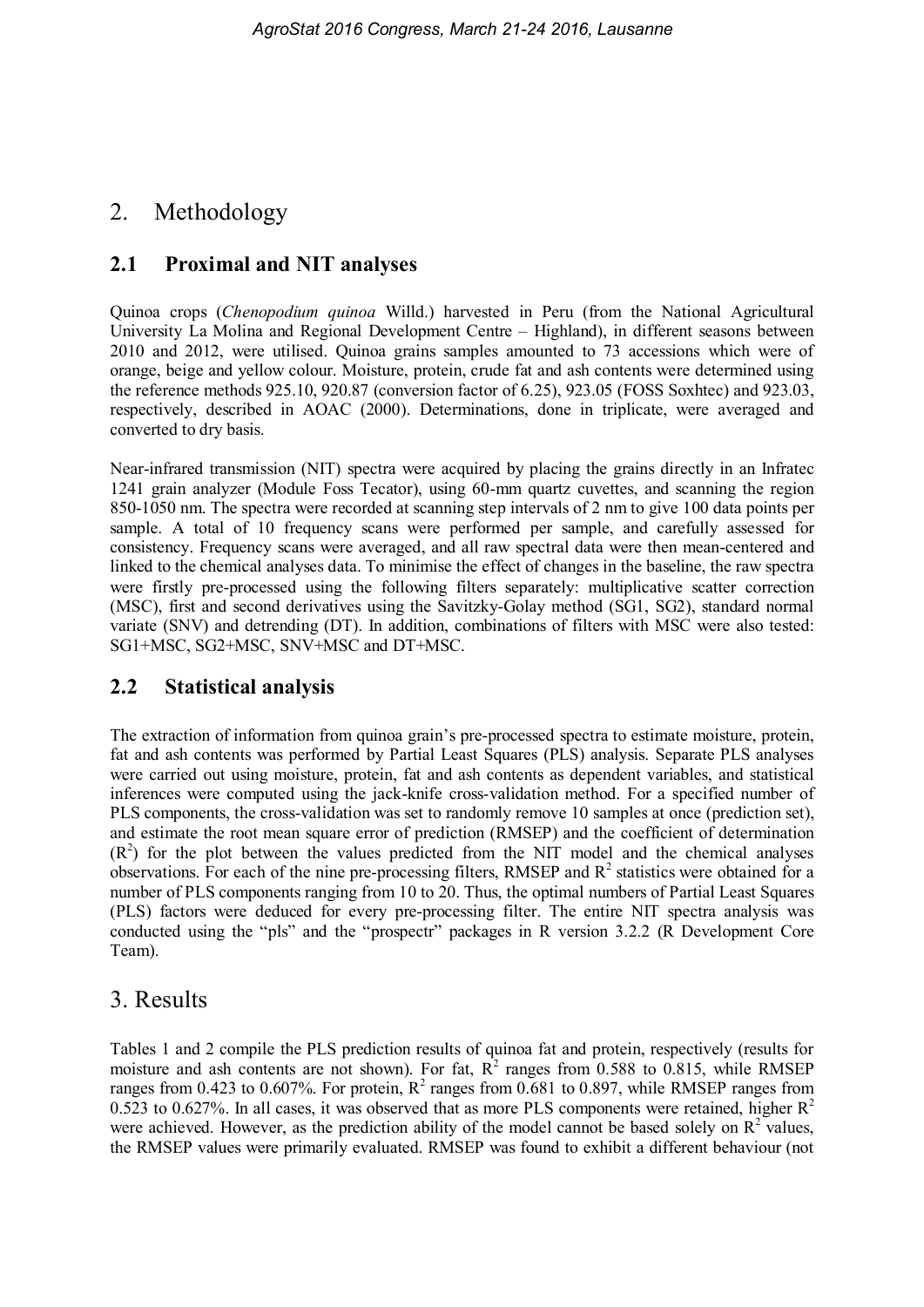shown): in most cases RMSEP steadily decreased until attaining a minimum value (at an optimal number of PLS components), at which point they increased at a faster pace as more PLS components were retained.

| Filter          | Number of components |         |         |         |  |
|-----------------|----------------------|---------|---------|---------|--|
| applied         | 12                   | 14      | 16      | 18      |  |
| SG <sub>2</sub> | 0.437                | 0.443   | 0.452   | 0.432   |  |
|                 | (0.588)              | (0.641) | (0.703) | (0.728) |  |
| SG <sub>2</sub> | 0.429                | 0.444   | 0.472   | 0.496   |  |
| $+MSC$          | (0.601)              | (0.669) | (0.71)  | (0.732) |  |
| <b>SNV</b>      | 0.449                | 0.437   | 0.438   | 0.460   |  |
|                 | (0.535)              | (0.666) | (0.754) | (0.804) |  |
| DT              | 0.423                | 0.428   | 0.451   | 0.502   |  |
|                 | (0.635)              | (0.722) | (0.786) | (0.828) |  |
| DT              | 0.505                | 0.542   | 0.592   | 0.607   |  |
| $+MSC$          | (0.653)              | (0.721) | (0.775) | (0.815) |  |

Table 1: RMSEP adj (%) Statistic and  $R^2$  (in Brackets) Obtained from Cross-Validation for Fat Quantification Using Individual and a Combination of Pre-Processing Filters: SG2 (Savitzky-Golay Second Derivative), SG2+MSC (Multiplicative Scattering Correction), SNV (Standard Normal Variate), DT (Detrend), DT+MSC.

Subsequently, to find an optimal number of PLS components, RMSEP was kept to a minimum while  $R^2$  was targeted to a reasonable value ( $R^2$ >0.70). Thus, in terms of model predictability for fat content, in general SG2, SNV and DT filters led to more accurate results than the other filters (Table 1). Specifically, extracting 18 PLS components from the SG2 pre-processed spectra (RMSEP=0.432;  $R<sup>2</sup>=0.728$ ) produced comparable results to extracting 16 PLS components from the SNV-processed spectra (RMSEP=0.438;  $R^2=0.754$ ) and the DT-processed spectra (RMSEP=0.451;  $R^2=0.786$ ). The DT+MSC filter, however, yielded the poorest prediction capacity among the filters shown in Table 1. Furthermore, MSC applied in combination with the other filters did not consistently enhance the prediction capacity of the models for fat determination.

| Filter          | Number of components |          |         |         |  |
|-----------------|----------------------|----------|---------|---------|--|
| applied         | 10                   | 12       | 14      | 16      |  |
| SG1             | 0.538                | 0.542    | 0.627   | 0.626   |  |
| $+MSC$          | (0.695)              | (0.716)  | (0.754) | (0.813) |  |
| SG2             | 0.596                | 0.614    | 0.610   | 0.603   |  |
|                 | (0.693)              | (0.757)  | (0.777) | (0.796) |  |
| SG <sub>2</sub> | 0.523                | 0.556    | 0.606   | 0.598   |  |
| $+MSC$          | (0.737)              | (0.78)   | (0.819) | (0.859) |  |
| DT              | 0.546                | 0.587    | 0.545   | 0.619   |  |
|                 | (0.695)              | (0.7905) | (0.833) | (0.875) |  |
| DT              | 0.547                | 0.582    | 0.597   | 0.617   |  |
| $+MSC$          | (0.681)              | (0.816)  | (0.862) | (0.897) |  |

Table 2: RMSEP adj  $(\%)$  Statistic and  $R^2$  (in brackets) Obtained from Cross-Validation for Protein Quantification Using Individual and a Combination of Pre-Processing Filters: SG1 (Savitzky-Golay First Derivative)+MSC (Multiplicative Scattering Correction), SG2 (Savitzky-Golay Second Derivative), SG2+MSC, DT (Detrend) and DT+MSC.